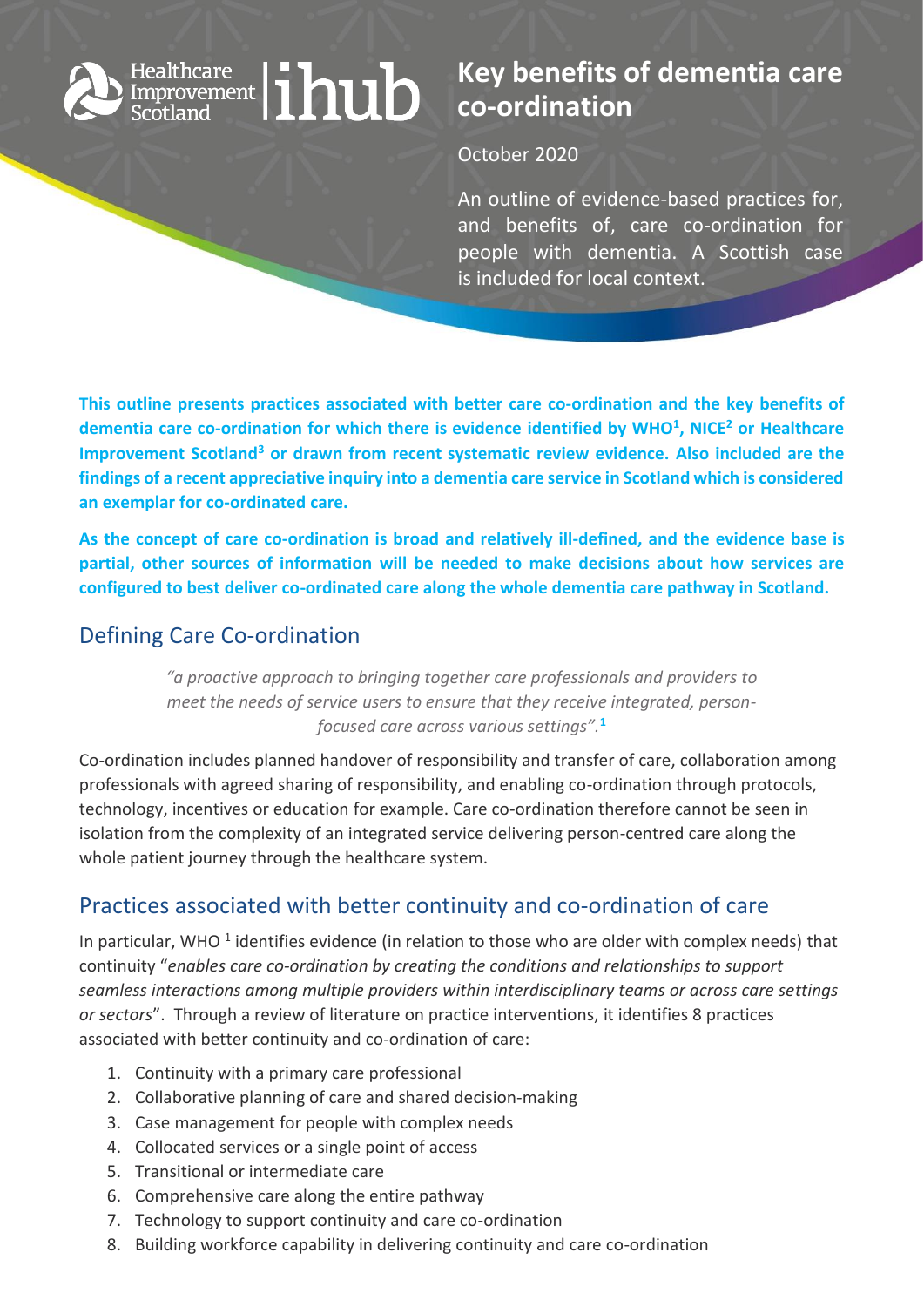## Care co-ordination in practice

A conceptual framework for health and care system integration can help understand how the practices are best implemented at different levels in the system. WHO identifies three levels of integration, that are important for care co-ordination. At **macro** (wider organisation and system) level, elements of the health and care system should work in co-ordination to enable a holistic response to a person's health and social care needs at any one time. At **meso** level there needs to be co-ordination within and between professions (for example, through interdisciplinary team working and transitional care services) as well as organizationally, such as through co-location of services, single integrated point of access. At the **micro** (or clinical) level, effective co-ordination is at the level of the relationship between the person receiving care, their family and individual care practitioners (such as a dementia care co-ordinator). Co-ordination across and between each of these three levels is supported by functional integration (financial, management and information systems, technology enabled care) and normative, values-based integration. Guiding values, such as person-centred care, inclusivity and openness throughout help bring these levels together.

# Benefits of better continuity and co-ordination

## Headline findings from WHO (2018)**<sup>1</sup>**

- $\bullet$  High continuity means 13% fewer hospital admissions (GP England)<sup>a</sup>
- $\bullet$  High continuity means 27% fewer visits to an emergency department (Canada)<sup>b</sup>
- <span id="page-1-0"></span>63% Patients who value seeing someone they know and trust (GP/Walk-in England)<sup>c</sup>
- 75% Patients who value seeing their usual primary care provider (GP/Walk-in England[\)](#page-1-0) $c$
- $\bullet$  Co-ordinated home-based primary care results in 17% lower medical costs (ill-elders, US)<sup>d</sup>

## Dementia specific benefits (NICE**<sup>2</sup>** and HIS**<sup>3</sup>** )

This section summarises the findings from dementia-specific evidence, based primarily on NICE NG97 and also drawing on a Healthcare Improvement Scotland evidence summary for palliative care.

- Case management can reduce the likelihood of admission to an institution after six months, and where delaying institutionalisation is a specific goal of the case management intervention, it can reduce this likelihood up to 12 months.
- Advance care planning for dementia patients at end of life is associated with positive outcomes including reduced hospitalization, death in usual place of care, and increased satisfaction with care and decreased emotional distress for patients and caregivers.
- Case management can help people with dementia re-engage socially or with old hobbies
- Case management for people can reduce caregiver burden and improve their quality of life particularly where the person with dementia has moderate to severe dementia
- Case management can make access to a range of health, social and welfare services easier, and can provide strong reassurance of knowing support can easily be called if needed which is valued by people with dementia and their caregivers.
- Care co-ordination/management can reduce hospitalization amongst caregivers of people with dementia (note only US study)
- Outcome focused care can improve caregivers' feelings of well-being and their view of the well-being of their care recipient

#### *Economic benefits*

Research is limited on this, but there is some evidence<sup>e</sup> showing that large savings in overall costs of services resulting from case management offset any costs of increased use of community services.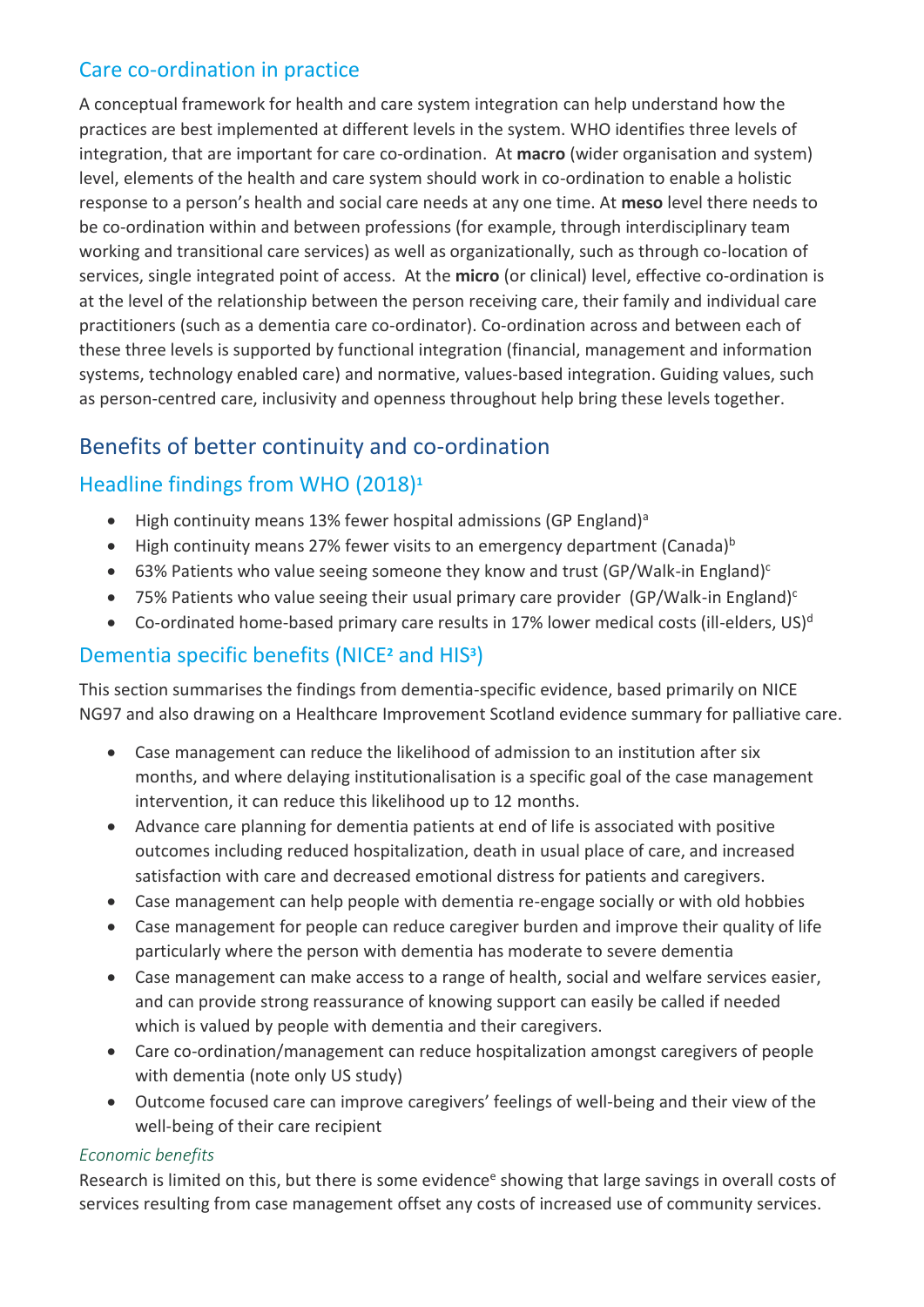# Update: recent systematic review evidence (Sept 2020)

A literature search was carried out to identify systematic review evidence on dementia care co-ordination and published since the NICE guideline. Four studies were selected as relevant to this short summary<sup>f</sup>.

Two reviews found some quantitative evidence of effectiveness of co-ordinated care in community settings. One reviewed studies of different models of post-diagnostic dementia care in a primary care setting, and found that models where the primary care professional worked in partnership with a case manager (CM), usually a nurse in this setting, showed most promise "*with impact on neuropsychiatric symptoms, caregiver burden, distress and mastery, and healthcare costs*" 4 . Another reviewed studies of non-pharmaceutical interventions seeking to prevent hospital or nursing home admissions for older people living with dementia in the community<sup>5.</sup> This found that *community co-ordination reduced the rate of nursing home admissions* (compared to usual care). Common elements of the "community care" interventions described in the four studies were "an initial assessment, an individualised care plan, referrals and linkages to services, provision of counselling, information, education and support to caregivers and people with dementia, and regular reassessments". Three of the four interventions involved a care "co-ordinator" or "manager" role.

Another systematic review of factors influencing palliative care for dementia included synthesis of 28 studies providing qualitative data from the perspective of stakeholders across different care settings, including people with dementia, their carers, and care professionals<sup>6</sup>. This reported that among the most commonly reported *barriers to the provision of palliative care for people with dementia were discontinuity and lack of co-ordination of care.*

Finally, building on the emerging evidence that co-ordination can be effective, a systematic review aiming to understand how co-ordination works, synthesized qualitative data from five studies of moderate to high quality, and involving a total of 100 participants closely involved in dementia care<sup>7</sup>. The studies were set in three high income countries where the state plays a significant role in the running of the healthcare system (UK, Netherlands, and Canada). Case management was central to all the studies. Findings included consistency/agreement in:

- Case managers (CMs) should be warm and empathetic with the ability to develop a strong therapeutic relationship with a sound knowledge of dementia and available local services.
- Professional stakeholders felt training (particularly initially) and mentoring CMs was important, as well as being part of a supportive professional network.
- Tasks of a CM should include assessments, care planning, signposting and referrals, which should be proactive, and with regular contact that includes face-to-face meetings with service users and their carers.
- Successful co-ordination (with a CM) needs active engagement and support from individuals at the core, that is, the individual with dementia, informal caregiver and the CM, as well as from the wider professional network.
- Lack of clarity around the CM role has been found to be a hindrance, as has a lack of time, which is often associated with high case load but also with the CM being based in a primary care setting (in comparison to a community setting).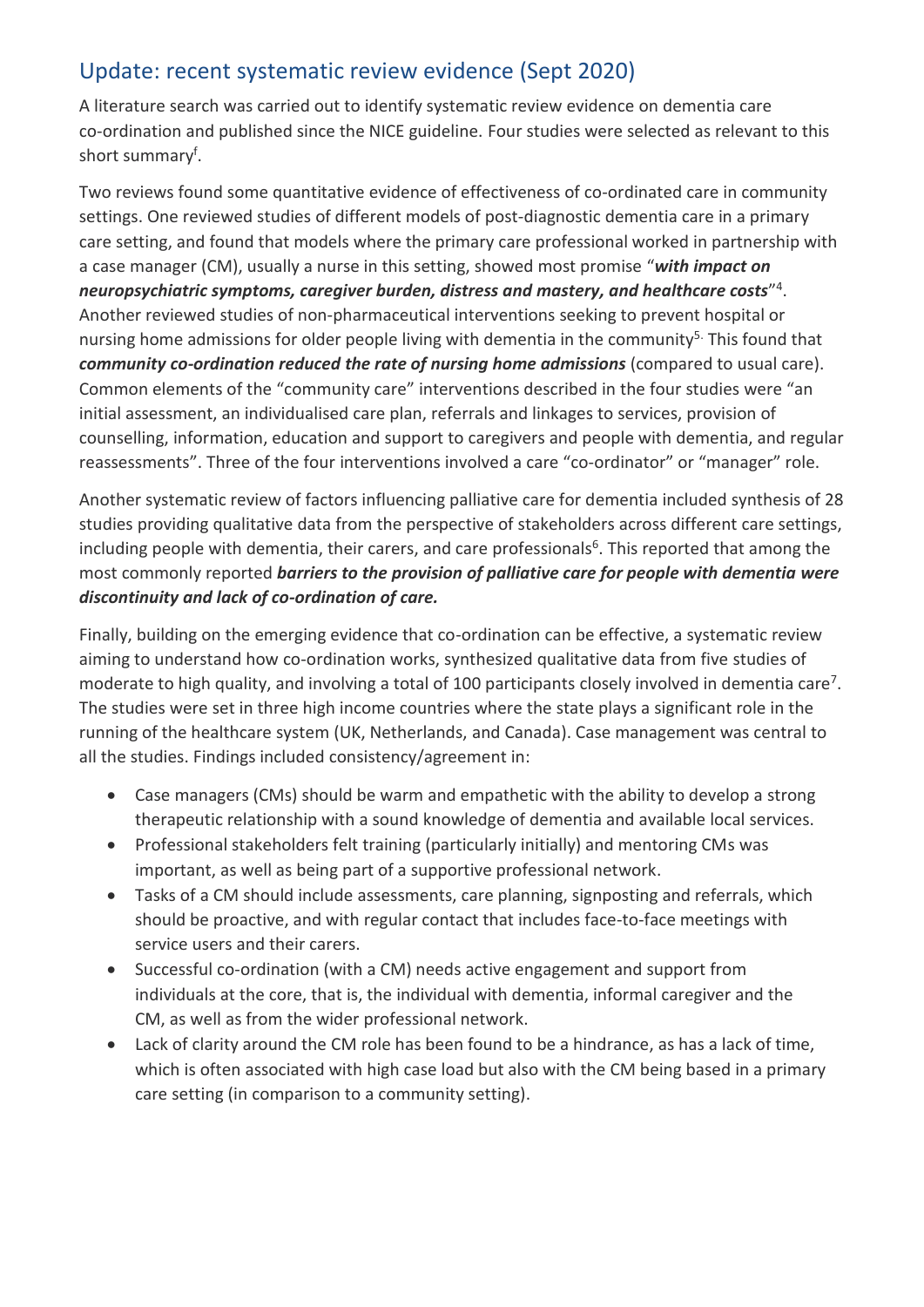# The Midlothian Health and Social Care Partnership (HSCP) experience

The following is derived from an appreciative inquiry into the successes of the dementia care service in the Midlothian area in Scotland, identified in an earlier evaluation as an exemplar in care co-ordination because of their integrated team approach and considered now established practice. More details can be found in the report<sup>8</sup>.

#### *What they did – key aspects*

At a macro level the HSCP enabled greater collaboration (and reduced competition) with and between a range of local organisations, and helped build shared goals. This led to new ideas about ways of working together. At a meso level the dementia team is the cornerstone of co-ordination: it forms a single point of access (including for self-referral); it holds the caseload of everyone with a diagnosis of dementia, and ensures timely communication with families; and it acts as a co-ordinating hub with community-based services facilitating two-way communication throughout the community. This, along with close, forward-looking multi-agency working, has all helped ensure issues are identified early enabling appropriate support and preventing crises. At a micro level the guiding principle is supporting independence and quality of life, working in a person-centred collaborative way. The idea of "discharge" is avoided. At times when no additional support is needed clear information and encouragement is given to self-refer back to the team as soon as needed.

#### *What they achieved – key benefits*

Given that this was not a controlled trial and therefore any benefits cannot absolutely be attributed to the care co-ordination approach in the partnership, some of the quantitative data using similar local areas (other Lothian HSCPs) as a comparison is persuasive of the benefits of Midlothian's success in delivering co-ordinated dementia care. **Midlothian have been able to demonstrate significantly lower costs of care than other partnerships in the area.** Whilst there was a significantly higher use of geriatric long stay beds for people with dementia in Midlothian, unplanned admissions to acute care for people with dementia resulted in significantly shorter average stays in hospital: for acute specialties, the Midlothian bed day rate for people with dementia following unplanned admission, was 8.7 per person, significantly lower than the rate, 12.2 per person, across the other Lothian partnerships. This represents not only a significant cost saving, but also **a reduction in the risks to people from unnecessary time spent in hospital**.

For the last three months of life for people with dementia, the inquiry found no significant differences in rates of unplanned admissions or average length of stay between Midlothian and the other partnerships. However, a **significantly smaller proportion of people with dementia in Midlothian died in hospital when compared to other Lothian partnerships,** with a total of 36.1% of individuals with dementia from Midlothian dying in hospital compared to 49.8% of those in the dementia cohorts from the other Lothian partnerships. (The equivalent proportions for people without dementia dying in the same time period were 49.7% in Midlothian and 53.8% across the other Lothian areas.). Notably too within Midlothian, the rate of attendance at emergency department (A&E) was significantly (24%) lower for the dementia group compared to non-dementia decedents.

Another benefit of Midlothian's co-ordinated approach found by this inquiry is that carers of people with dementia are increasingly accessing and receiving support, such as funding for regular support and respite. (Note that there is no comparison group for this finding.)